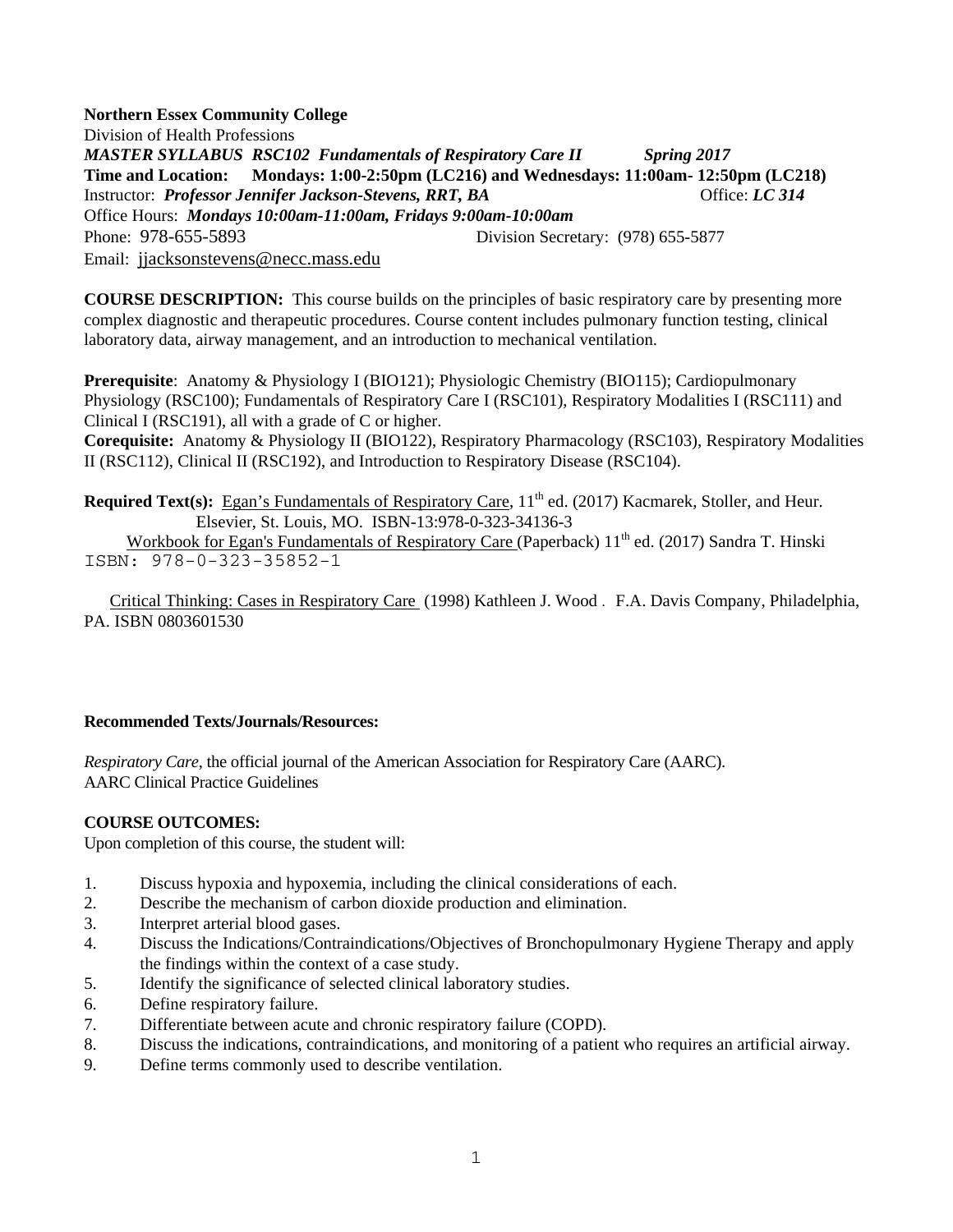- 10. Explain the physiology of ventilatory support.
- 11. Select initial ventilator settings and modes.
- 12. Discuss the monitoring and management of patients who require mechanical support of oxygenation and ventilation.
- 13. Discuss the indications, contraindications, initiation, and monitoring of non-invasive positive pressure ventilation.

*Specific learning objectives for each unit of instruction are presented on the Detailed Content Outline. Best use of these objectives:* use the objectives on the Detailed Content Outline as the study guide for the exams.

## **TEACHING METHODS:**

Teaching and learning methods included in this course may include any or all of the following: lecture, explanation; small group discussion; audio-visual learning aids, computer based projects, and case studies. This is a Web Companion course, which means that there will be traditional class meetings with supplemental web assignments.

# **POLICY REGARDING THE GIVING OR RECEIVING OF ASSISTANCE DURING EXAMINATIONS:**

Each student is expected to complete each examination independently. Should the instructor have cause to suspect that any student is either giving or receiving assistance during an examination both the giver and the recipient of such assistance will have the examination removed immediately. Each student will then receive a grade of "0" for that examination.

**POLICY ON ACCOMMODATIONS:** If you require any accommodations, either with the presentation of course materials or with testing, please see me at your earliest convenience**.** In addition, if there is a student in this class who has needs because of a disability or is Deaf or Hard of Hearing, please feel free to come to discuss this with me and/or directly contact the appropriate office below:

### *"Please feel free to discuss this resource with me or contact the appropriate office below."*

"Northern Essex Community College is committed to providing equal access to students with documented disabilities. To ensure equal access to this class (and your program) please contact the Learning Accommodations Center or Deaf and Hard of Hearing Services to engage in a confidential discussion about accommodations for the classroom and clinical/practicum settings. Accommodations are not provided retroactively. Students are encouraged to register with this office at the start of their program. **The Learning Accommodations Center** serving students with documented disabilities, such as learning disabilities, attention deficit disorders, autism spectrum disorders, brain injuries, chronic illness, low vision/blind, physical disabilities, psychiatric disabilities and seizure disorders. Behrakis One‐Stop Student Center SC111, call 978 556‐3654, or email lacenter@necc.mass.edu.

**Deaf and Hard of Hearing Services:** Behrakis One‐Stop Student Center SC110, call 978‐241‐7045 (VP/Voice), or email deafservices@necc.mass.edu."

 *Students please note: if you have been approved for testing accommodations through the Learning Accommodations Center, remember to discuss with instructor in advance.*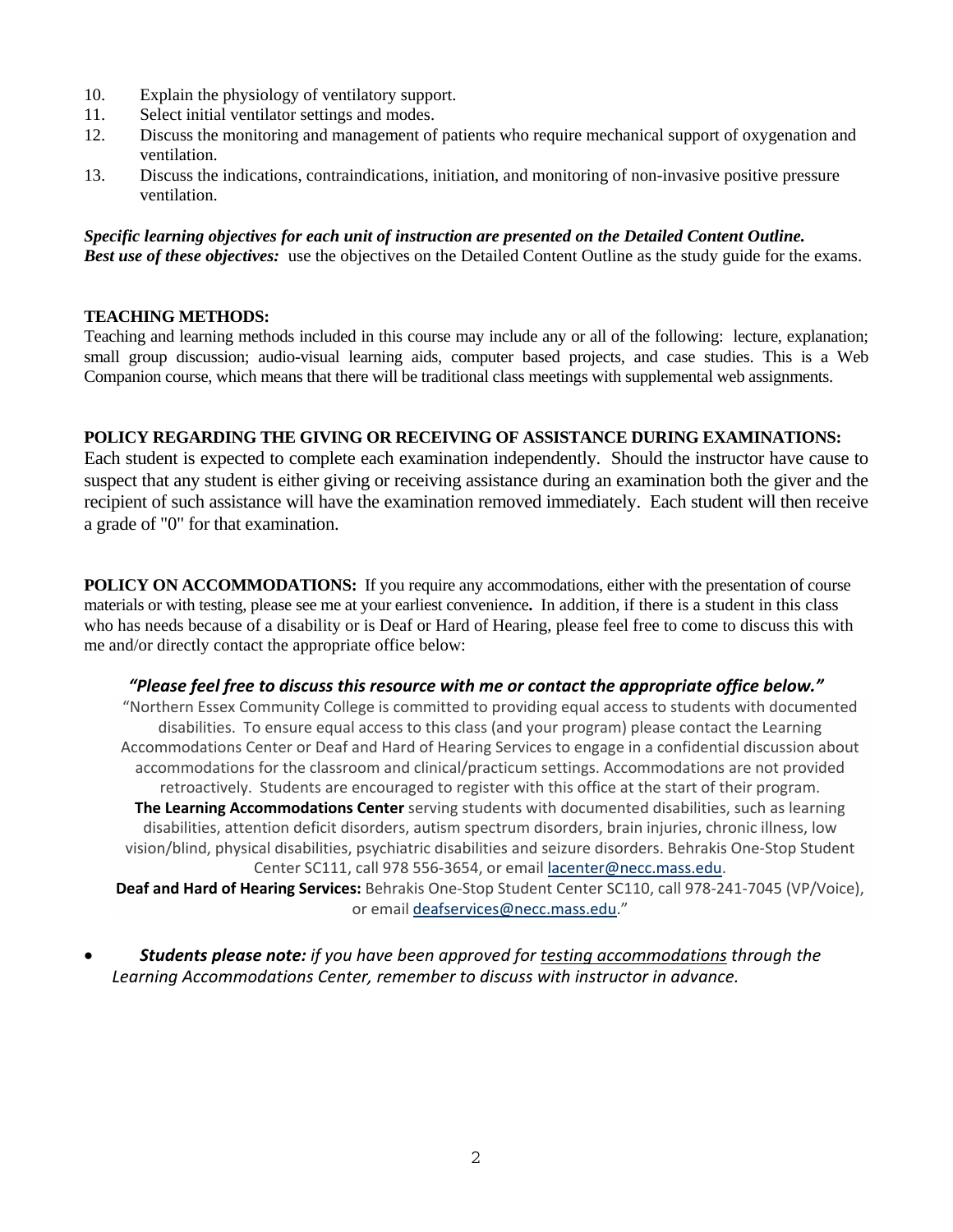# **ACADEMIC ETHICS AND PLAGIARISM:**

The college expects all students to maintain high standards of academic honesty and integrity. Plagiarism is clearly an example of a violation of academic ethics and is a major offense. Plagiarism is defined by the college to be the use of any other person's work or ideas as though the work or ideas were your own, without giving the appropriate credit. Instances of plagiarism will be dealt with first by the instructor who discovers or is made aware of the incident. There shall be a range of penalties at the discretion of the instructor, which may extend to a recommendation to the Dean of Students for expulsion from the college.

**ATTENDANCE**: It is extremely important that the student come to class, and be prepared to participate in all classroom activities. All assigned readings must be completed before class. If the student is absent, **it is his/her responsibility to obtain any material discussed and any assignments from classmates before the next class meeting.** Specific questions concerning the material should be addressed to the instructor during office hours; however, the office hours will not be used to present a missed class in its entirety. The College's administrative withdrawal policy will not be operationalized in this course; however, it is highly unlikely that the student will be successful in this course is s/he does not attend class regularly.

## *Attendance policy will be in accordance with the Respiratory Care Program Handbook. Students will receive a verbal warning after 2 absences, and upon the 3rd absence, the student will be in violation of the attendance policy.*  **Students will be allowed 2 unexcused absences.**

**An unexcused absence is defined as: any absence that is NOT accompanied by legal documentation (i.e. Doctor's note, Jury duty slip, etc.). NOTE: Documentation must be provided on the immediate class period following the absence in order for it to be deemed an "excused" absence.** 

**NOTE: Violation of the Attendance Policy will warrant an "Action Plan" to be devised by the Instructor, and may result in the student being "NP'd" for non-participation.** 

*Tardiness:* Since lateness is disruptive to the learning process, if any student is late **3 times**, it will automatically count as **one unexcused absence**.

# **COURSE REQUIREMENTS:**

C**ourse Evaluation:** In order to successfully complete this course the student must:

- 1. Attend class.
- 2. Abide by all College and program policies/procedures.
- 3. Demonstrate professional attitudes and conduct consistently.
- 4. Complete all assignments in a timely manner.

The final grade for this course is determined as follows:

**Written Assignments:** Each chapter in the textbook is accompanied by diagrams and problems in the *Companion Workbook*. Students are expected to complete the chapter in the workbook that corresponds to the chapter in the textbook that is being discussed in class. These homework assignments will be collected at the **beginning** of the Exam from each unit. **No late homework will be accepted**. *Please note: all test questions and materials will be taken from the most recent edition. Students who do not* 

*have the current text version will be responsible for getting the material on their own. Workbook homework material must be first generation from most recent edition. NO COPIED MATERIAL*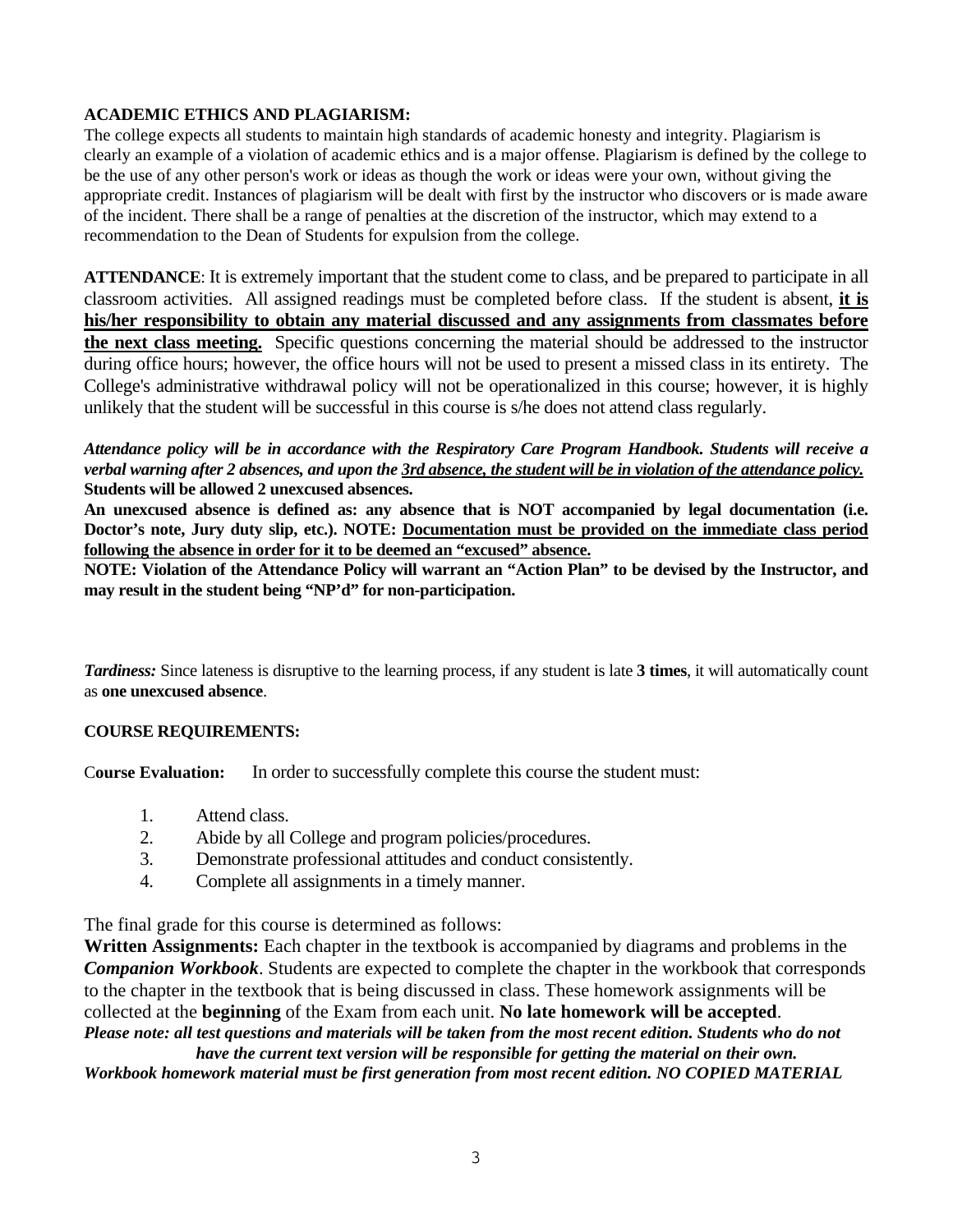# *WILL BE ACCEPTED.*

## **Service Learning:** What is Service Learning?

Service Learning: a teaching and learning strategy that incorporates meaningful service with our community partners, enhances the learning of course objectives, offers ongoing opportunities for reflection, and is reciprocal in nature.

The service in Service Learning directly relates to and enhances the learning of course objectives. According to the National Commission on Service Learning, service‐learning is equally as valuable as community service (volunteering) but different in that service‐learning is "a teaching and learning approach that integrates community service with academic study to enrich learning, teach civic responsibility, and strengthen communities."

Why Service Learning Benefits Students: Service Learning is a structured learning experience that combines community service with specific learning objectives, preparation, and reflection. Students involved in service‐ learning are expected not only to provide direct community service, but also to learn about the context in which the service is provided. This helps to make a connection between the service and their academic coursework and their roles as citizens.

Service Learning is a form of experiential education that:

- is developed, implemented and evaluated in collaboration with the community
- responds to community‐identified concerns
- attempts to balance the service that is provided and the learning that takes place
- enhances the curriculum by extending learning beyond the classroom
- allows students to apply what they've learned to real-world situations
- provides opportunities for critical reflection

**Quizzes:** Announced quizzes covering current lecture material and reading assignments will be given at the **beginning of class every Monday.** No make-up quizzes will be given and the **lowest grade will be dropped.** 

### **Examinations and Grades:**

- A.) During the semester there will be **4 major examinations.** These will be given in the lecture period. Only the 3 highest scores of the four exams will be used in determining your final grade. **The lowest score will not be counted.** For this reason, **No make-up exams will be given**. A missed exam will be counted as the lowest score.
- **B.)** A cumulative final exam will be given during examination week, with the most emphasis being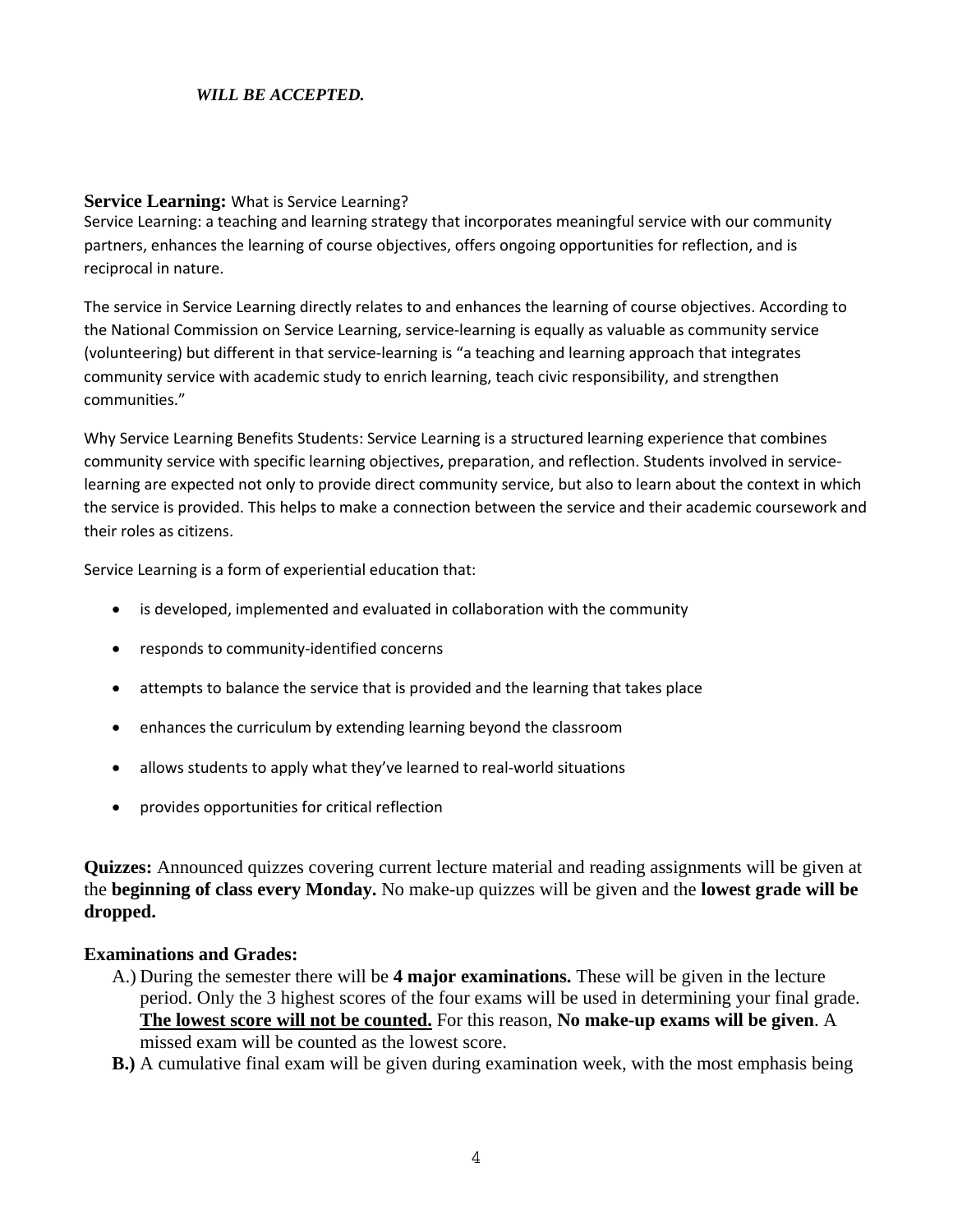on the final unit. The four scheduled exams, as well as the weekly quizzes, constitute the study guide for the final exam. The final exam grade **cannot be dropped.** 

# **Approximate grading distribution:**

| Unit examinations $(3 \text{ of } 4)$                            |        | 45% (15% each) |
|------------------------------------------------------------------|--------|----------------|
| <b>Final Examination</b>                                         |        | 30%            |
| Service Learning Reflective Assignments<br>/Homework Assignments |        | 10%            |
| Quizzes                                                          |        | 15%            |
|                                                                  | Total: | 100%           |

**COURSE SCHEDULE:** Please see Detailed Content Outline (attached) for reading assignments, which are advised to be completed prior to the lecture series for each Unit.

| <b>WEEK/DATE</b>           | <b>TOPIC</b>                      | <b>ASSIGNMENT</b>                     |
|----------------------------|-----------------------------------|---------------------------------------|
| Unit 1:                    | Artificial airways: Indications,  | Egan's: Chapter 36 pp. 746-783        |
| Weeks One and Two          | contraindications, and monitoring | (Start at "Establishing an Artificial |
| 1/18                       | Arterial blood gas interpretation | Airway" and stop at                   |
| $1/23$ , $1/25$            |                                   | "Bronchoscopy")                       |
|                            |                                   | Egan's Ch. 14 pp.290-307              |
|                            |                                   | Egan's Ch. 19 pp.369-376              |
|                            |                                   | Critical Thinking: Ch.1               |
| Unit 2:                    | Bronchopulmonary Hygiene          | Egan's: Chapter 42                    |
| Weeks Three Four and Five  |                                   | Chapter 43                            |
| 1/30, 2/1                  |                                   |                                       |
| 2/6, 2/8                   |                                   | Critical Thinking: Ch.7               |
| $2/13$ (Review)            |                                   |                                       |
| 2/15 Exam #1               |                                   |                                       |
|                            |                                   |                                       |
| Unit $3:$                  | <b>Mechanics of Ventilation</b>   | Egan's: Chapter 11                    |
| Weeks Six, Seven and Eight | Gas Exchange and Transport        | Egan's: Chapter 12                    |
|                            | Carbon dioxide production and     | Critical Thinking: Ch.3               |
| $2/20$ No School           | elimination                       |                                       |
| $2/22$ (Ch.11)             | Arterial blood gas interpretation |                                       |
| $2/27$ , $3/1$ (Ch.12)     | Hypoxia and hypoxemia             |                                       |
|                            |                                   |                                       |